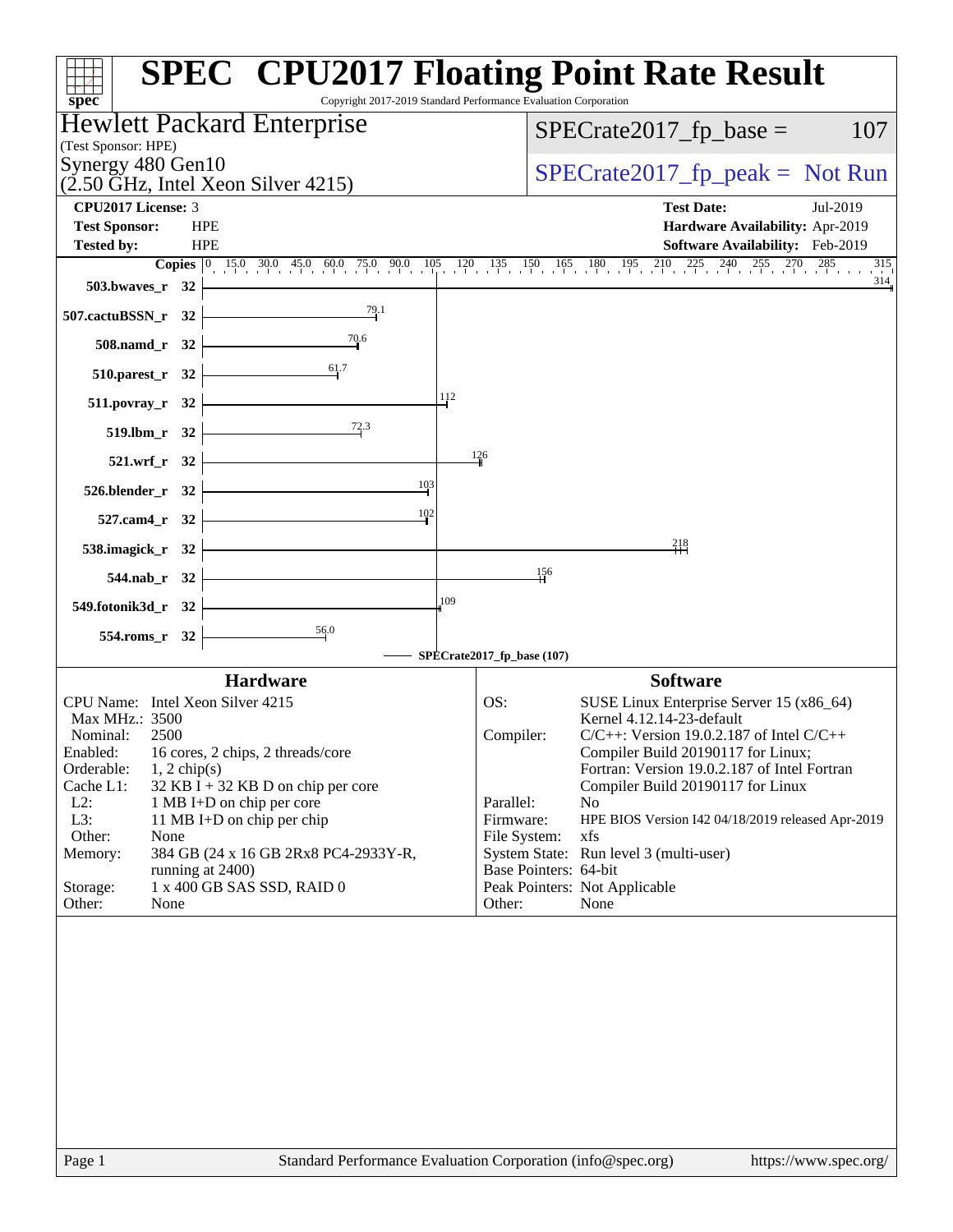# **[spec](http://www.spec.org/)**

# **[SPEC CPU2017 Floating Point Rate Result](http://www.spec.org/auto/cpu2017/Docs/result-fields.html#SPECCPU2017FloatingPointRateResult)**

Copyright 2017-2019 Standard Performance Evaluation Corporation

# Hewlett Packard Enterprise

(Test Sponsor: HPE)

(2.50 GHz, Intel Xeon Silver 4215)

 $SPECTate2017<sub>fr</sub> base = 107$ 

# Synergy 480 Gen10  $SPECrate2017$  fp\_peak = Not Run

**[CPU2017 License:](http://www.spec.org/auto/cpu2017/Docs/result-fields.html#CPU2017License)** 3 **[Test Date:](http://www.spec.org/auto/cpu2017/Docs/result-fields.html#TestDate)** Jul-2019 **[Test Sponsor:](http://www.spec.org/auto/cpu2017/Docs/result-fields.html#TestSponsor)** HPE **[Hardware Availability:](http://www.spec.org/auto/cpu2017/Docs/result-fields.html#HardwareAvailability)** Apr-2019 **[Tested by:](http://www.spec.org/auto/cpu2017/Docs/result-fields.html#Testedby)** HPE **[Software Availability:](http://www.spec.org/auto/cpu2017/Docs/result-fields.html#SoftwareAvailability)** Feb-2019

### **[Results Table](http://www.spec.org/auto/cpu2017/Docs/result-fields.html#ResultsTable)**

|                                            | <b>Base</b>   |                |       |                |            |                |            |               | <b>Peak</b>    |              |                |              |                |              |
|--------------------------------------------|---------------|----------------|-------|----------------|------------|----------------|------------|---------------|----------------|--------------|----------------|--------------|----------------|--------------|
| <b>Benchmark</b>                           | <b>Copies</b> | <b>Seconds</b> | Ratio | <b>Seconds</b> | Ratio      | <b>Seconds</b> | Ratio      | <b>Copies</b> | <b>Seconds</b> | <b>Ratio</b> | <b>Seconds</b> | <b>Ratio</b> | <b>Seconds</b> | <b>Ratio</b> |
| 503.bwayes_r                               | 32            | 1020           | 315   | 1022           | 314        | 1022           | 314        |               |                |              |                |              |                |              |
| 507.cactuBSSN r                            | 32            | 512            | 79.1  | 512            | 79.1       | 511            | 79.2       |               |                |              |                |              |                |              |
| $508$ .namd $_r$                           | 32            | 430            | 70.6  | 432            | 70.4       | 429            | 70.9       |               |                |              |                |              |                |              |
| 510.parest_r                               | 32            | 1354           | 61.8  | 1357           | 61.7       | 1361           | 61.5       |               |                |              |                |              |                |              |
| 511.povray_r                               | 32            | 669            | 112   | 670            | <b>112</b> | 672            | 111        |               |                |              |                |              |                |              |
| $519$ .lbm $r$                             | 32            | 467            | 72.2  | 467            | 72.3       | 466            | 72.4       |               |                |              |                |              |                |              |
| $521$ .wrf r                               | 32            | 563            | 127   | 568            | 126        | 567            | <b>126</b> |               |                |              |                |              |                |              |
| 526.blender r                              | 32            | 474            | 103   | 475            | 103        | 474            | 103        |               |                |              |                |              |                |              |
| $527$ .cam $4r$                            | 32            | 548            | 102   | 549            | 102        | 545            | 103        |               |                |              |                |              |                |              |
| 538.imagick_r                              | 32            | 365            | 218   | 368            | 216        | 360            | 221        |               |                |              |                |              |                |              |
| $544$ .nab_r                               | 32            | 350            | 154   | 345            | 156        | 345            | 156        |               |                |              |                |              |                |              |
| 549.fotonik3d r                            | 32            | 1155           | 108   | 1147           | 109        | 1148           | 109        |               |                |              |                |              |                |              |
| $554$ .roms_r                              | 32            | 909            | 56.0  | 909            | 56.0       | 908            | 56.0       |               |                |              |                |              |                |              |
| $SPECrate2017$ fp base =<br>107            |               |                |       |                |            |                |            |               |                |              |                |              |                |              |
| <b>Not Run</b><br>$SPECrate2017$ fp peak = |               |                |       |                |            |                |            |               |                |              |                |              |                |              |

Results appear in the [order in which they were run.](http://www.spec.org/auto/cpu2017/Docs/result-fields.html#RunOrder) Bold underlined text [indicates a median measurement.](http://www.spec.org/auto/cpu2017/Docs/result-fields.html#Median)

## **[Submit Notes](http://www.spec.org/auto/cpu2017/Docs/result-fields.html#SubmitNotes)**

 The numactl mechanism was used to bind copies to processors. The config file option 'submit' was used to generate numactl commands to bind each copy to a specific processor. For details, please see the config file.

# **[Operating System Notes](http://www.spec.org/auto/cpu2017/Docs/result-fields.html#OperatingSystemNotes)**

 Stack size set to unlimited using "ulimit -s unlimited" Transparent Huge Pages enabled by default Prior to runcpu invocation Filesystem page cache synced and cleared with: sync; echo 3 > /proc/sys/vm/drop\_caches runcpu command invoked through numactl i.e.: numactl --interleave=all runcpu <etc>

## **[General Notes](http://www.spec.org/auto/cpu2017/Docs/result-fields.html#GeneralNotes)**

Environment variables set by runcpu before the start of the run: LD\_LIBRARY\_PATH = "/home/cpu2017\_u2/lib/ia32:/home/cpu2017\_u2/lib/intel64"

 Binaries compiled on a system with 1x Intel Core i9-7900X CPU + 32GB RAM memory using Redhat Enterprise Linux 7.5 NA: The test sponsor attests, as of date of publication, that CVE-2017-5754 (Meltdown) is mitigated in the system as tested and documented.

**(Continued on next page)**

| Page 2<br>Standard Performance Evaluation Corporation (info@spec.org)<br>https://www.spec.org/ |
|------------------------------------------------------------------------------------------------|
|------------------------------------------------------------------------------------------------|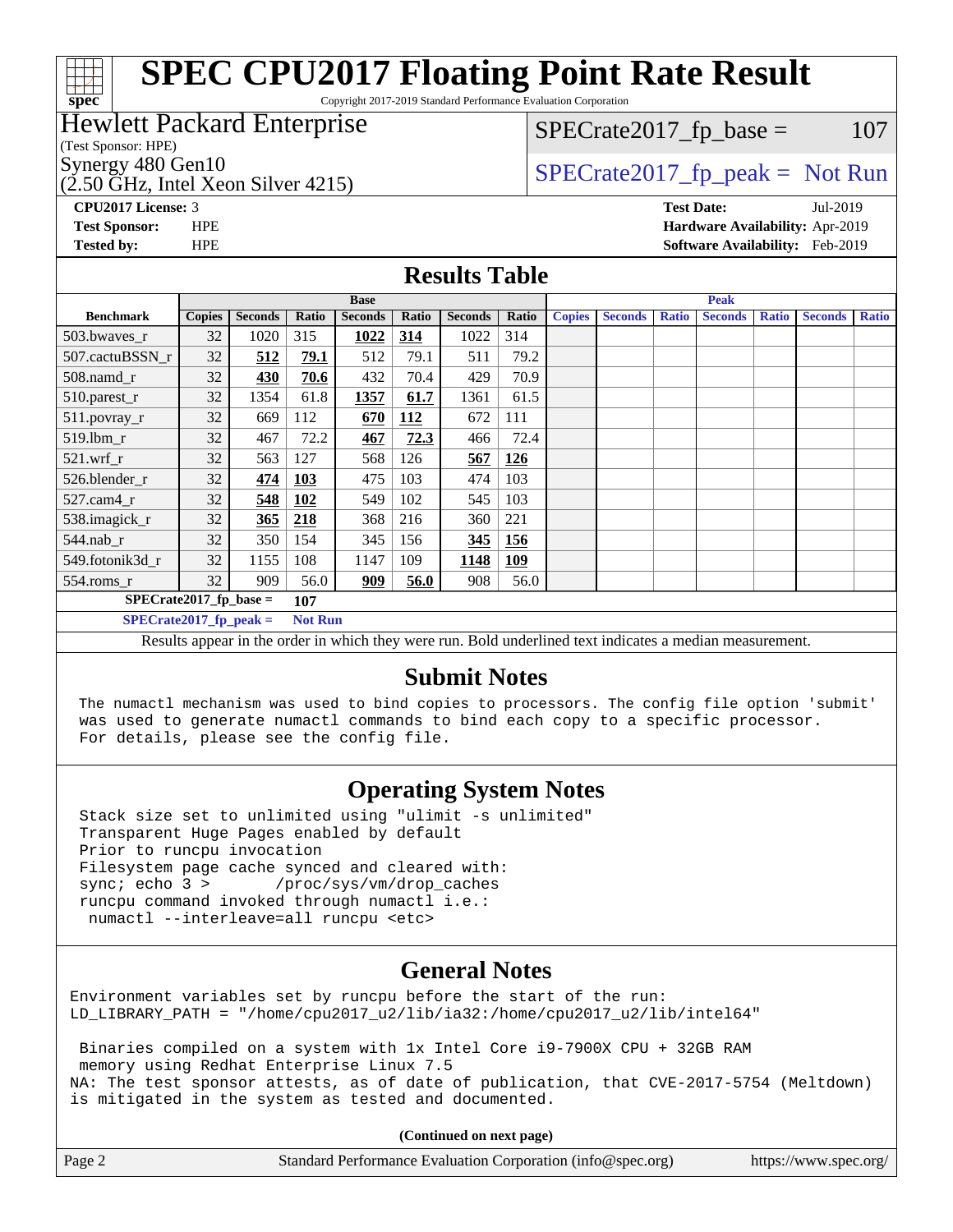# **[SPEC CPU2017 Floating Point Rate Result](http://www.spec.org/auto/cpu2017/Docs/result-fields.html#SPECCPU2017FloatingPointRateResult)**

Copyright 2017-2019 Standard Performance Evaluation Corporation

# Hewlett Packard Enterprise

 $SPECTate2017<sub>fr</sub> base = 107$ 

# (Test Sponsor: HPE)

(2.50 GHz, Intel Xeon Silver 4215)

Synergy 480 Gen10  $SPECrate2017$  fp\_peak = Not Run

**[spec](http://www.spec.org/)**<sup>®</sup>

**[Tested by:](http://www.spec.org/auto/cpu2017/Docs/result-fields.html#Testedby)** HPE **[Software Availability:](http://www.spec.org/auto/cpu2017/Docs/result-fields.html#SoftwareAvailability)** Feb-2019

**[CPU2017 License:](http://www.spec.org/auto/cpu2017/Docs/result-fields.html#CPU2017License)** 3 **[Test Date:](http://www.spec.org/auto/cpu2017/Docs/result-fields.html#TestDate)** Jul-2019 **[Test Sponsor:](http://www.spec.org/auto/cpu2017/Docs/result-fields.html#TestSponsor)** HPE **[Hardware Availability:](http://www.spec.org/auto/cpu2017/Docs/result-fields.html#HardwareAvailability)** Apr-2019

### **[General Notes \(Continued\)](http://www.spec.org/auto/cpu2017/Docs/result-fields.html#GeneralNotes)**

Yes: The test sponsor attests, as of date of publication, that CVE-2017-5753 (Spectre variant 1) is mitigated in the system as tested and documented. Yes: The test sponsor attests, as of date of publication, that CVE-2017-5715 (Spectre variant 2) is mitigated in the system as tested and documented.

## **[Platform Notes](http://www.spec.org/auto/cpu2017/Docs/result-fields.html#PlatformNotes)**

Page 3 Standard Performance Evaluation Corporation [\(info@spec.org\)](mailto:info@spec.org) <https://www.spec.org/> BIOS Configuration: Thermal Configuration set to Maximum Cooling Memory Patrol Scrubbing set to Disabled LLC Prefetch set to Enabled LLC Dead Line Allocation set to Disabled Enhanced Processor Performance set to Enabled Workload Profile set to General Throughput Compute Workload Profile set to Custom Energy/Performance Bias set to Balanced Performance Sysinfo program /home/cpu2017\_u2/bin/sysinfo Rev: r5974 of 2018-05-19 9bcde8f2999c33d61f64985e45859ea9 running on sy480-gen10 Wed Jul 10 09:14:04 2019 SUT (System Under Test) info as seen by some common utilities. For more information on this section, see <https://www.spec.org/cpu2017/Docs/config.html#sysinfo> From /proc/cpuinfo model name : Intel(R) Xeon(R) Silver 4215 CPU @ 2.50GHz 2 "physical id"s (chips) 32 "processors" cores, siblings (Caution: counting these is hw and system dependent. The following excerpts from /proc/cpuinfo might not be reliable. Use with caution.) cpu cores : 8 siblings : 16 physical 0: cores 0 1 2 3 4 5 6 7 physical 1: cores 0 1 2 3 4 5 6 7 From lscpu: Architecture: x86\_64 CPU op-mode(s): 32-bit, 64-bit Byte Order: Little Endian  $CPU(s):$  32 On-line CPU(s) list: 0-31 Thread(s) per core: 2 Core(s) per socket: 8 Socket(s): 2 NUMA node(s): 2 Vendor ID: GenuineIntel **(Continued on next page)**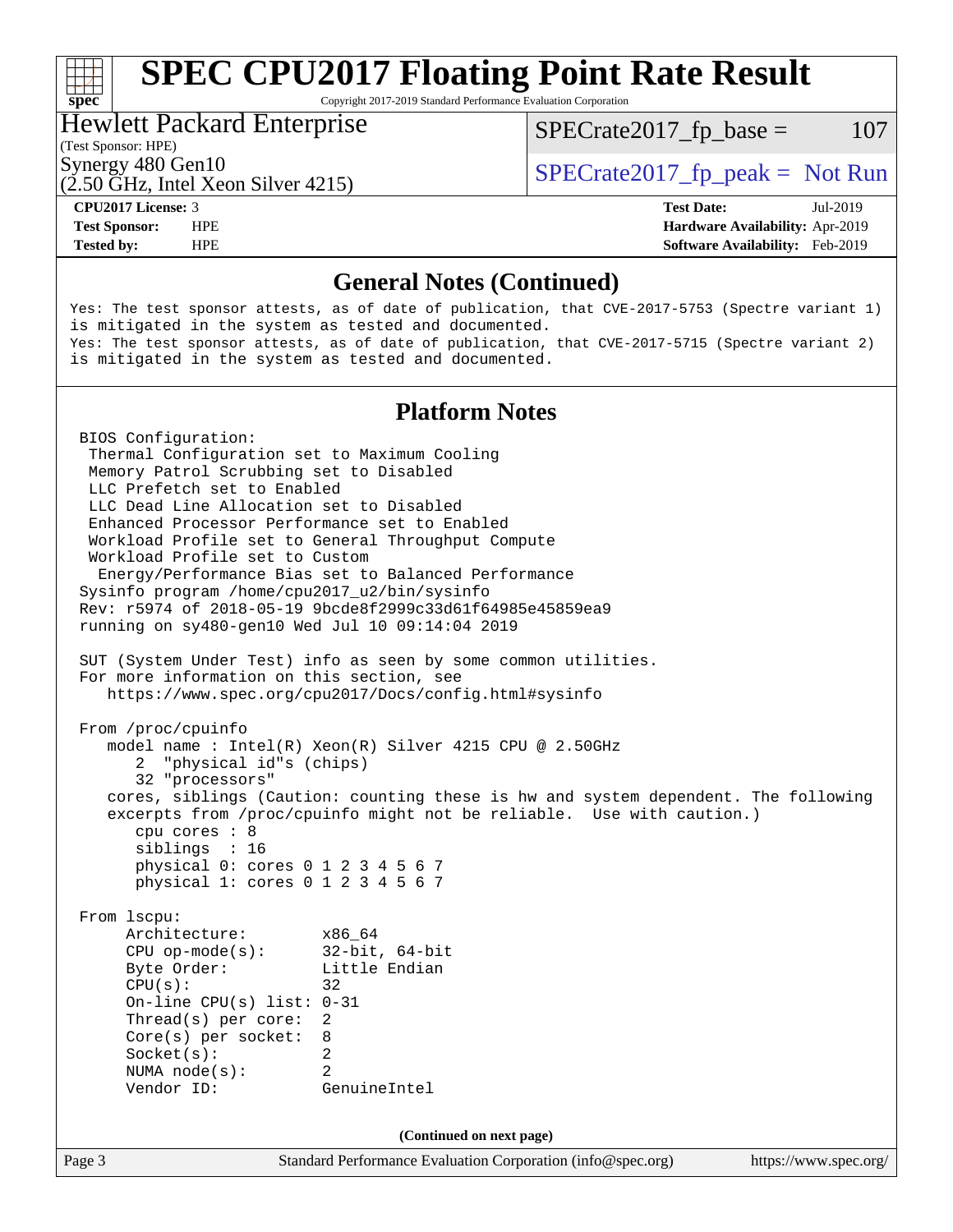# **[spec](http://www.spec.org/)**

# **[SPEC CPU2017 Floating Point Rate Result](http://www.spec.org/auto/cpu2017/Docs/result-fields.html#SPECCPU2017FloatingPointRateResult)**

Copyright 2017-2019 Standard Performance Evaluation Corporation

# Hewlett Packard Enterprise

 $SPECrate2017_fp\_base = 107$ 

(Test Sponsor: HPE)  $(2.50 \text{ GHz}, \text{Intel Xeon Silver } 4215)$ 

Synergy 480 Gen10<br>  $\begin{array}{c|c}\n\text{Specrate2017\_fp\_peak} = \text{Not Run} \\
\hline\n\text{Specrate2017\_fp\_peak} = \text{Not Run} \\
\end{array}$ 

**[CPU2017 License:](http://www.spec.org/auto/cpu2017/Docs/result-fields.html#CPU2017License)** 3 **[Test Date:](http://www.spec.org/auto/cpu2017/Docs/result-fields.html#TestDate)** Jul-2019 **[Test Sponsor:](http://www.spec.org/auto/cpu2017/Docs/result-fields.html#TestSponsor)** HPE **[Hardware Availability:](http://www.spec.org/auto/cpu2017/Docs/result-fields.html#HardwareAvailability)** Apr-2019 **[Tested by:](http://www.spec.org/auto/cpu2017/Docs/result-fields.html#Testedby)** HPE **[Software Availability:](http://www.spec.org/auto/cpu2017/Docs/result-fields.html#SoftwareAvailability)** Feb-2019

### **[Platform Notes \(Continued\)](http://www.spec.org/auto/cpu2017/Docs/result-fields.html#PlatformNotes)**

| CPU family:                                                                                                                                                                                               | 6                                                                                                                                                                                                          |
|-----------------------------------------------------------------------------------------------------------------------------------------------------------------------------------------------------------|------------------------------------------------------------------------------------------------------------------------------------------------------------------------------------------------------------|
| Model:                                                                                                                                                                                                    | 85                                                                                                                                                                                                         |
| Model name:                                                                                                                                                                                               | Intel(R) Xeon(R) Silver 4215 CPU @ 2.50GHz                                                                                                                                                                 |
| Stepping:                                                                                                                                                                                                 | 6                                                                                                                                                                                                          |
| CPU MHz:                                                                                                                                                                                                  | 2500.000                                                                                                                                                                                                   |
| BogoMIPS:                                                                                                                                                                                                 | 5000.00                                                                                                                                                                                                    |
| Virtualization:                                                                                                                                                                                           | $VT - x$                                                                                                                                                                                                   |
| L1d cache:                                                                                                                                                                                                | 32K                                                                                                                                                                                                        |
| Lli cache:                                                                                                                                                                                                | 32K                                                                                                                                                                                                        |
| $L2$ cache:                                                                                                                                                                                               | 1024K                                                                                                                                                                                                      |
| L3 cache:                                                                                                                                                                                                 | 11264K                                                                                                                                                                                                     |
| NUMA node0 $CPU(s): 0-7, 16-23$                                                                                                                                                                           |                                                                                                                                                                                                            |
| NUMA node1 CPU(s): 8-15, 24-31                                                                                                                                                                            |                                                                                                                                                                                                            |
| Flags:                                                                                                                                                                                                    | fpu vme de pse tsc msr pae mce cx8 apic sep mtrr pge mca cmov                                                                                                                                              |
|                                                                                                                                                                                                           | pat pse36 clflush dts acpi mmx fxsr sse sse2 ss ht tm pbe syscall nx pdpe1gb rdtscp                                                                                                                        |
|                                                                                                                                                                                                           | lm constant_tsc art arch_perfmon pebs bts rep_good nopl xtopology nonstop_tsc cpuid                                                                                                                        |
|                                                                                                                                                                                                           | aperfmperf tsc_known_freq pni pclmulqdq dtes64 monitor ds_cpl vmx smx est tm2 ssse3                                                                                                                        |
|                                                                                                                                                                                                           | sdbg fma cx16 xtpr pdcm pcid dca sse4_1 sse4_2 x2apic movbe popcnt                                                                                                                                         |
|                                                                                                                                                                                                           | tsc_deadline_timer aes xsave avx f16c rdrand lahf_lm abm 3dnowprefetch cpuid_fault                                                                                                                         |
|                                                                                                                                                                                                           | epb cat_13 cdp_13 invpcid_single intel_ppin mba tpr_shadow vnmi flexpriority ept                                                                                                                           |
|                                                                                                                                                                                                           | vpid fsgsbase tsc_adjust bmil hle avx2 smep bmi2 erms invpcid rtm cqm mpx rdt_a                                                                                                                            |
|                                                                                                                                                                                                           | avx512f avx512dq rdseed adx smap clflushopt clwb intel_pt avx512cd avx512bw avx512vl                                                                                                                       |
|                                                                                                                                                                                                           | xsaveopt xsavec xgetbvl xsaves cqm_llc cqm_occup_llc cqm_mbm_total cqm_mbm_local                                                                                                                           |
|                                                                                                                                                                                                           | ibpb ibrs stibp dtherm ida arat pln pts pku ospke avx512_vnni arch_capabilities ssbd                                                                                                                       |
| /proc/cpuinfo cache data<br>cache size : 11264 KB<br>physical chip.<br>$available: 2 nodes (0-1)$<br>node 0 size: 193048 MB<br>node 0 free: 192654 MB<br>node 1 size: 193306 MB<br>node 1 free: 192937 MB | From numactl --hardware WARNING: a numactl 'node' might or might not correspond to a<br>node 0 cpus: 0 1 2 3 4 5 6 7 16 17 18 19 20 21 22 23<br>node 1 cpus: 8 9 10 11 12 13 14 15 24 25 26 27 28 29 30 31 |
| node distances:                                                                                                                                                                                           |                                                                                                                                                                                                            |
| $\mathbf 0$<br>$\mathbf 1$<br>node                                                                                                                                                                        |                                                                                                                                                                                                            |
| 10<br>21<br>0 :                                                                                                                                                                                           |                                                                                                                                                                                                            |
| 1:<br>21<br>10                                                                                                                                                                                            |                                                                                                                                                                                                            |
| From /proc/meminfo<br>MemTotal:<br>395627148 kB<br>HugePages_Total:<br>Hugepagesize:                                                                                                                      | 0<br>2048 kB                                                                                                                                                                                               |
|                                                                                                                                                                                                           |                                                                                                                                                                                                            |
|                                                                                                                                                                                                           |                                                                                                                                                                                                            |
|                                                                                                                                                                                                           | (Continued on next page)                                                                                                                                                                                   |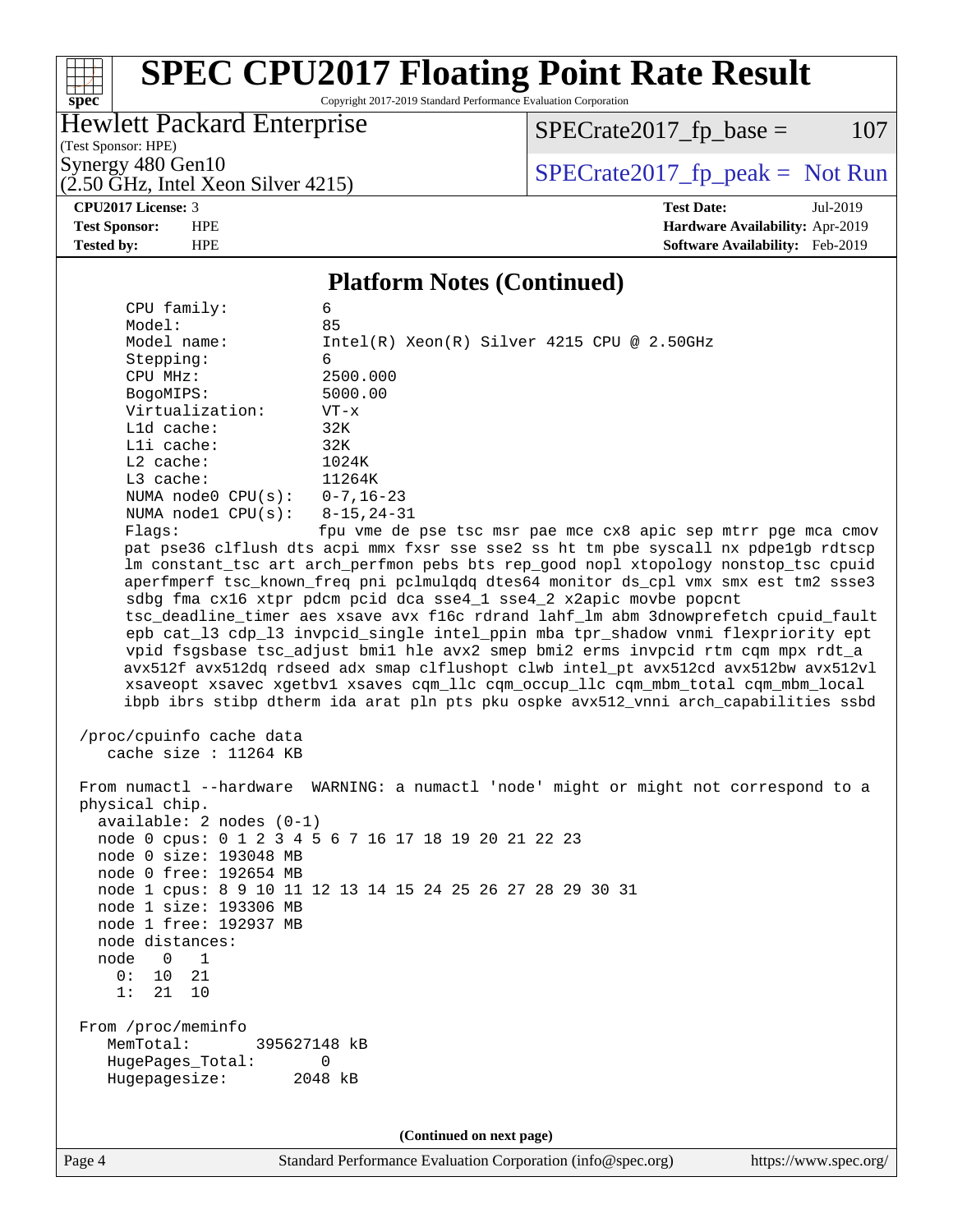# **[SPEC CPU2017 Floating Point Rate Result](http://www.spec.org/auto/cpu2017/Docs/result-fields.html#SPECCPU2017FloatingPointRateResult)**

Copyright 2017-2019 Standard Performance Evaluation Corporation

Hewlett Packard Enterprise

 $SPECrate2017_fp\_base = 107$ 

# (Test Sponsor: HPE)

 $(2.50 \text{ GHz}, \text{Intel Xeon Silver } 4215)$ 

Synergy 480 Gen10<br>  $\begin{array}{c|c}\n\text{Specrate2017\_fp\_peak} = \text{Not Run} \\
\hline\n\text{Specrate2017\_fp\_peak} = \text{Not Run} \\
\end{array}$ 

**[spec](http://www.spec.org/)**

**[CPU2017 License:](http://www.spec.org/auto/cpu2017/Docs/result-fields.html#CPU2017License)** 3 **[Test Date:](http://www.spec.org/auto/cpu2017/Docs/result-fields.html#TestDate)** Jul-2019 **[Test Sponsor:](http://www.spec.org/auto/cpu2017/Docs/result-fields.html#TestSponsor)** HPE **[Hardware Availability:](http://www.spec.org/auto/cpu2017/Docs/result-fields.html#HardwareAvailability)** Apr-2019 **[Tested by:](http://www.spec.org/auto/cpu2017/Docs/result-fields.html#Testedby)** HPE **[Software Availability:](http://www.spec.org/auto/cpu2017/Docs/result-fields.html#SoftwareAvailability)** Feb-2019

### **[Platform Notes \(Continued\)](http://www.spec.org/auto/cpu2017/Docs/result-fields.html#PlatformNotes)**

| 1 iaitor in 1 voics (Continueu)                                                                                                                                                                                                                                                                                                                                                      |
|--------------------------------------------------------------------------------------------------------------------------------------------------------------------------------------------------------------------------------------------------------------------------------------------------------------------------------------------------------------------------------------|
| From /etc/*release* /etc/*version*<br>os-release:                                                                                                                                                                                                                                                                                                                                    |
| NAME="SLES"<br>VERSION="15"                                                                                                                                                                                                                                                                                                                                                          |
| VERSION_ID="15"<br>PRETTY_NAME="SUSE Linux Enterprise Server 15"                                                                                                                                                                                                                                                                                                                     |
| ID="sles"<br>ID LIKE="suse"                                                                                                                                                                                                                                                                                                                                                          |
| $ANSI$ _COLOR="0;32"<br>CPE_NAME="cpe:/o:suse:sles:15"                                                                                                                                                                                                                                                                                                                               |
| uname $-a$ :<br>Linux sy480-gen10 4.12.14-23-default #1 SMP Tue May 29 21:04:44 UTC 2018 (cd0437b)<br>x86_64 x86_64 x86_64 GNU/Linux                                                                                                                                                                                                                                                 |
| Kernel self-reported vulnerability status:                                                                                                                                                                                                                                                                                                                                           |
| CVE-2017-5754 (Meltdown):<br>Not affected<br>CVE-2017-5753 (Spectre variant 1): Mitigation: __user pointer sanitization<br>CVE-2017-5715 (Spectre variant 2): Mitigation: Indirect Branch Restricted Speculation,<br>IBPB, IBRS_FW                                                                                                                                                   |
| run-level 3 Jul 10 09:12                                                                                                                                                                                                                                                                                                                                                             |
| SPEC is set to: /home/cpu2017_u2<br>Filesystem Type Size Used Avail Use% Mounted on<br>/dev/sda3<br>xfs 405G 253G 152G 63% / home                                                                                                                                                                                                                                                    |
| Additional information from dmidecode follows. WARNING: Use caution when you interpret<br>this section. The 'dmidecode' program reads system data which is "intended to allow<br>hardware to be accurately determined", but the intent may not be met, as there are<br>frequent changes to hardware, firmware, and the "DMTF SMBIOS" standard.<br>BIOS HPE 142 04/18/2019<br>Memory: |
| 24x UNKNOWN NOT AVAILABLE 16 GB 2 rank 2933, configured at 2400                                                                                                                                                                                                                                                                                                                      |
| (End of data from sysinfo program)                                                                                                                                                                                                                                                                                                                                                   |
| <b>Compiler Version Notes</b>                                                                                                                                                                                                                                                                                                                                                        |
| 519.1bm_r(base) 538.imagick_r(base) 544.nab_r(base)<br>CC.                                                                                                                                                                                                                                                                                                                           |
| Intel(R) C Intel(R) 64 Compiler for applications running on Intel(R) 64,<br>Version 19.0.2.187 Build 20190117                                                                                                                                                                                                                                                                        |
| Copyright (C) 1985-2019 Intel Corporation. All rights reserved.                                                                                                                                                                                                                                                                                                                      |
| (Continued on next page)                                                                                                                                                                                                                                                                                                                                                             |

Page 5 Standard Performance Evaluation Corporation [\(info@spec.org\)](mailto:info@spec.org) <https://www.spec.org/>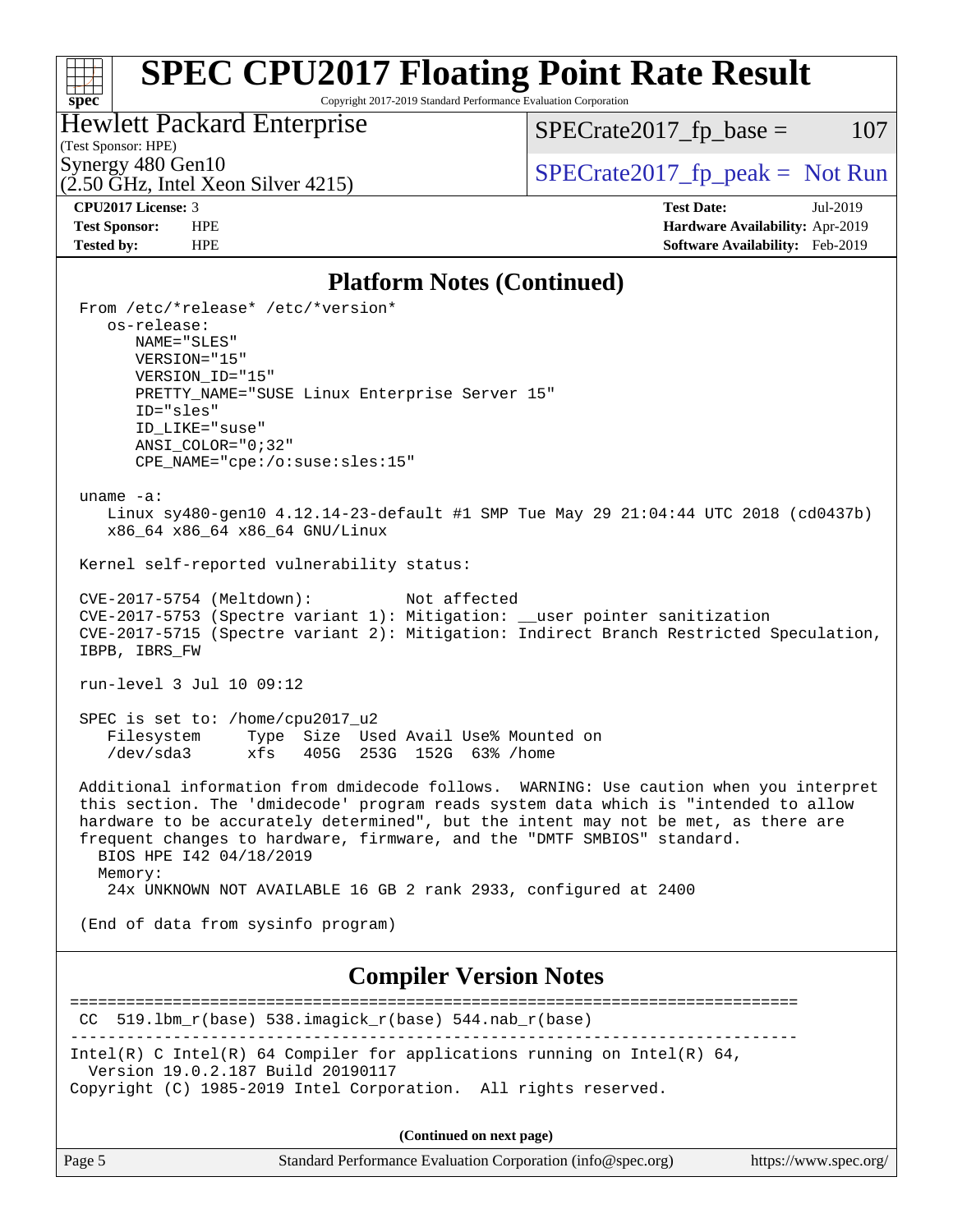### **[spec](http://www.spec.org/) [SPEC CPU2017 Floating Point Rate Result](http://www.spec.org/auto/cpu2017/Docs/result-fields.html#SPECCPU2017FloatingPointRateResult)** Copyright 2017-2019 Standard Performance Evaluation Corporation

Hewlett Packard Enterprise

 $SPECrate2017_fp\_base = 107$ 

(Test Sponsor: HPE)

Synergy 480 Gen10<br>  $\begin{array}{c|c}\n\text{Specrate2017\_fp\_peak} = \text{Not Run} \\
\hline\n\text{Specrate2017\_fp\_peak} = \text{Not Run} \\
\end{array}$ 

 $(2.50 \text{ GHz}, \text{Intel Xeon Silver } 4215)$ 

**[CPU2017 License:](http://www.spec.org/auto/cpu2017/Docs/result-fields.html#CPU2017License)** 3 **[Test Date:](http://www.spec.org/auto/cpu2017/Docs/result-fields.html#TestDate)** Jul-2019 **[Test Sponsor:](http://www.spec.org/auto/cpu2017/Docs/result-fields.html#TestSponsor)** HPE **[Hardware Availability:](http://www.spec.org/auto/cpu2017/Docs/result-fields.html#HardwareAvailability)** Apr-2019 **[Tested by:](http://www.spec.org/auto/cpu2017/Docs/result-fields.html#Testedby)** HPE **[Software Availability:](http://www.spec.org/auto/cpu2017/Docs/result-fields.html#SoftwareAvailability)** Feb-2019

# **[Compiler Version Notes \(Continued\)](http://www.spec.org/auto/cpu2017/Docs/result-fields.html#CompilerVersionNotes)**

| Page 6                   | Standard Performance Evaluation Corporation (info@spec.org)                                                                                                                                                                                                      | https://www.spec.org/ |
|--------------------------|------------------------------------------------------------------------------------------------------------------------------------------------------------------------------------------------------------------------------------------------------------------|-----------------------|
|                          | (Continued on next page)                                                                                                                                                                                                                                         |                       |
|                          | $Intel(R)$ Fortran Intel(R) 64 Compiler for applications running on Intel(R)                                                                                                                                                                                     |                       |
| CC                       | $521.wrf_r(base) 527.cam4_r(base)$                                                                                                                                                                                                                               |                       |
|                          | Copyright (C) 1985-2019 Intel Corporation. All rights reserved.                                                                                                                                                                                                  |                       |
|                          | $Intel(R)$ Fortran Intel(R) 64 Compiler for applications running on Intel(R)<br>64, Version 19.0.2.187 Build 20190117                                                                                                                                            |                       |
|                          | FC 503.bwaves $r(base)$ 549.fotonik3d $r(base)$ 554.roms $r(base)$                                                                                                                                                                                               |                       |
|                          | 64, Version 19.0.2.187 Build 20190117<br>Copyright (C) 1985-2019 Intel Corporation. All rights reserved.<br>________________________________                                                                                                                     |                       |
|                          | Intel(R) C Intel(R) 64 Compiler for applications running on Intel(R) 64,<br>Version 19.0.2.187 Build 20190117<br>Copyright (C) 1985-2019 Intel Corporation. All rights reserved.<br>$Intel(R)$ Fortran Intel(R) 64 Compiler for applications running on Intel(R) |                       |
|                          | Intel(R) $C++$ Intel(R) 64 Compiler for applications running on Intel(R) 64,<br>Version 19.0.2.187 Build 20190117<br>Copyright (C) 1985-2019 Intel Corporation. All rights reserved.                                                                             |                       |
| FC 507.cactuBSSN r(base) |                                                                                                                                                                                                                                                                  |                       |
|                          |                                                                                                                                                                                                                                                                  |                       |
|                          | Version 19.0.2.187 Build 20190117<br>Copyright (C) 1985-2019 Intel Corporation. All rights reserved.                                                                                                                                                             |                       |
|                          | Version 19.0.2.187 Build 20190117<br>Copyright (C) 1985-2019 Intel Corporation. All rights reserved.<br>Intel(R) C Intel(R) 64 Compiler for applications running on Intel(R) 64,                                                                                 |                       |
|                          | Intel(R) $C++$ Intel(R) 64 Compiler for applications running on Intel(R) 64,                                                                                                                                                                                     |                       |
|                          | $CC$ 511.povray_r(base) 526.blender_r(base)                                                                                                                                                                                                                      |                       |
|                          | Version 19.0.2.187 Build 20190117<br>Copyright (C) 1985-2019 Intel Corporation. All rights reserved.                                                                                                                                                             |                       |
|                          | Intel(R) $C++$ Intel(R) 64 Compiler for applications running on Intel(R) 64,                                                                                                                                                                                     |                       |
|                          | $CXXC 508.namd_r(base) 510.parest_r(base)$                                                                                                                                                                                                                       |                       |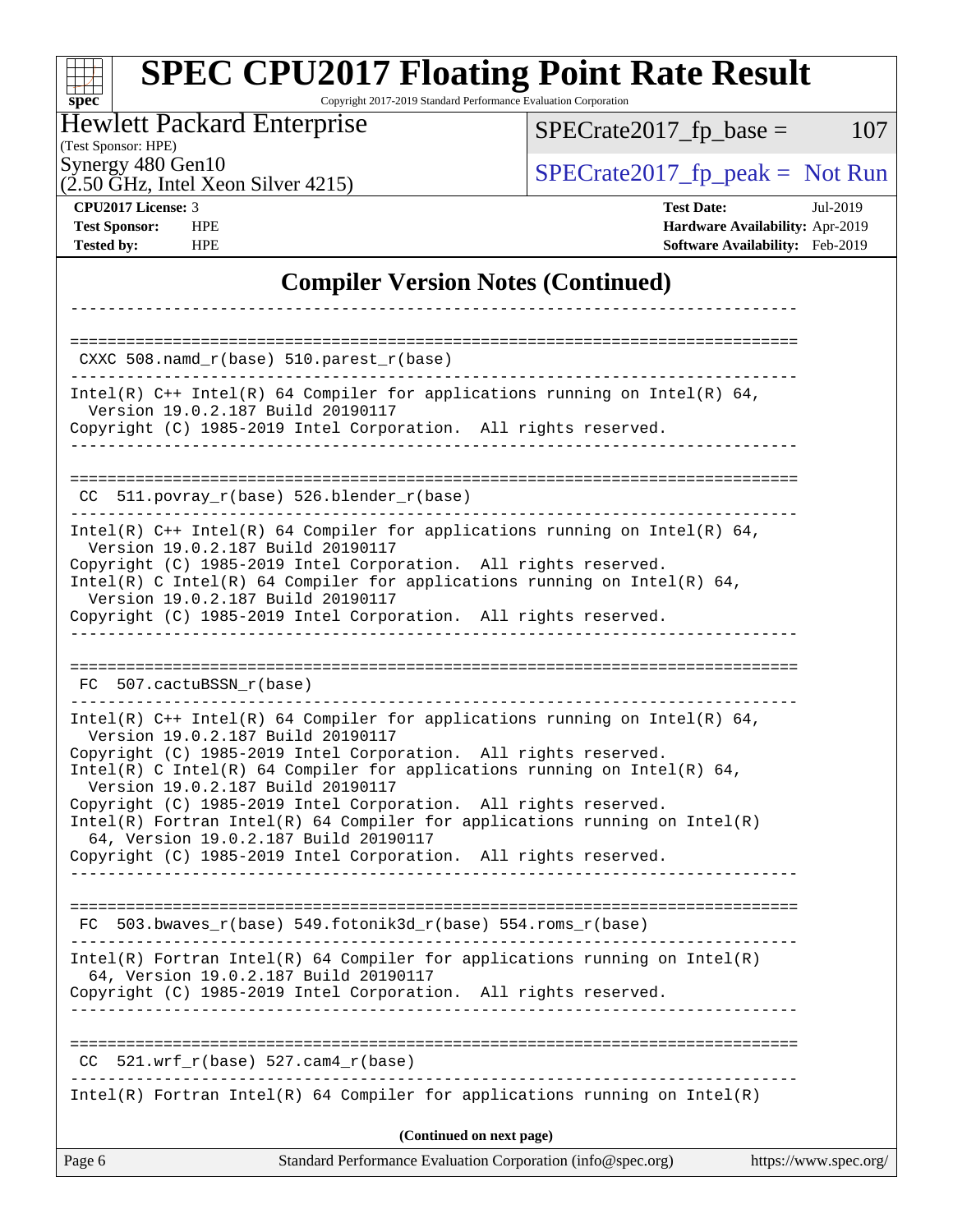## H F **[spec](http://www.spec.org/)**

# **[SPEC CPU2017 Floating Point Rate Result](http://www.spec.org/auto/cpu2017/Docs/result-fields.html#SPECCPU2017FloatingPointRateResult)**

Copyright 2017-2019 Standard Performance Evaluation Corporation

# Hewlett Packard Enterprise

 $SPECTate2017<sub>fr</sub> base = 107$ 

# (Test Sponsor: HPE)

(2.50 GHz, Intel Xeon Silver 4215)

Synergy 480 Gen10  $S^{perg}$  [SPECrate2017\\_fp\\_peak =](http://www.spec.org/auto/cpu2017/Docs/result-fields.html#SPECrate2017fppeak) Not Run

**[CPU2017 License:](http://www.spec.org/auto/cpu2017/Docs/result-fields.html#CPU2017License)** 3 **[Test Date:](http://www.spec.org/auto/cpu2017/Docs/result-fields.html#TestDate)** Jul-2019 **[Test Sponsor:](http://www.spec.org/auto/cpu2017/Docs/result-fields.html#TestSponsor)** HPE **[Hardware Availability:](http://www.spec.org/auto/cpu2017/Docs/result-fields.html#HardwareAvailability)** Apr-2019 **[Tested by:](http://www.spec.org/auto/cpu2017/Docs/result-fields.html#Testedby)** HPE **[Software Availability:](http://www.spec.org/auto/cpu2017/Docs/result-fields.html#SoftwareAvailability)** Feb-2019

## **[Compiler Version Notes \(Continued\)](http://www.spec.org/auto/cpu2017/Docs/result-fields.html#CompilerVersionNotes)**

 64, Version 19.0.2.187 Build 20190117 Copyright (C) 1985-2019 Intel Corporation. All rights reserved. Intel(R) C Intel(R) 64 Compiler for applications running on Intel(R) 64, Version 19.0.2.187 Build 20190117 Copyright (C) 1985-2019 Intel Corporation. All rights reserved. ------------------------------------------------------------------------------

# **[Base Compiler Invocation](http://www.spec.org/auto/cpu2017/Docs/result-fields.html#BaseCompilerInvocation)**

[C benchmarks](http://www.spec.org/auto/cpu2017/Docs/result-fields.html#Cbenchmarks):

[icc -m64 -std=c11](http://www.spec.org/cpu2017/results/res2019q3/cpu2017-20190723-16370.flags.html#user_CCbase_intel_icc_64bit_c11_33ee0cdaae7deeeab2a9725423ba97205ce30f63b9926c2519791662299b76a0318f32ddfffdc46587804de3178b4f9328c46fa7c2b0cd779d7a61945c91cd35)

[C++ benchmarks:](http://www.spec.org/auto/cpu2017/Docs/result-fields.html#CXXbenchmarks) [icpc -m64](http://www.spec.org/cpu2017/results/res2019q3/cpu2017-20190723-16370.flags.html#user_CXXbase_intel_icpc_64bit_4ecb2543ae3f1412ef961e0650ca070fec7b7afdcd6ed48761b84423119d1bf6bdf5cad15b44d48e7256388bc77273b966e5eb805aefd121eb22e9299b2ec9d9)

[Fortran benchmarks](http://www.spec.org/auto/cpu2017/Docs/result-fields.html#Fortranbenchmarks): [ifort -m64](http://www.spec.org/cpu2017/results/res2019q3/cpu2017-20190723-16370.flags.html#user_FCbase_intel_ifort_64bit_24f2bb282fbaeffd6157abe4f878425411749daecae9a33200eee2bee2fe76f3b89351d69a8130dd5949958ce389cf37ff59a95e7a40d588e8d3a57e0c3fd751)

[Benchmarks using both Fortran and C](http://www.spec.org/auto/cpu2017/Docs/result-fields.html#BenchmarksusingbothFortranandC): [ifort -m64](http://www.spec.org/cpu2017/results/res2019q3/cpu2017-20190723-16370.flags.html#user_CC_FCbase_intel_ifort_64bit_24f2bb282fbaeffd6157abe4f878425411749daecae9a33200eee2bee2fe76f3b89351d69a8130dd5949958ce389cf37ff59a95e7a40d588e8d3a57e0c3fd751) [icc -m64 -std=c11](http://www.spec.org/cpu2017/results/res2019q3/cpu2017-20190723-16370.flags.html#user_CC_FCbase_intel_icc_64bit_c11_33ee0cdaae7deeeab2a9725423ba97205ce30f63b9926c2519791662299b76a0318f32ddfffdc46587804de3178b4f9328c46fa7c2b0cd779d7a61945c91cd35)

[Benchmarks using both C and C++](http://www.spec.org/auto/cpu2017/Docs/result-fields.html#BenchmarksusingbothCandCXX): [icpc -m64](http://www.spec.org/cpu2017/results/res2019q3/cpu2017-20190723-16370.flags.html#user_CC_CXXbase_intel_icpc_64bit_4ecb2543ae3f1412ef961e0650ca070fec7b7afdcd6ed48761b84423119d1bf6bdf5cad15b44d48e7256388bc77273b966e5eb805aefd121eb22e9299b2ec9d9) [icc -m64 -std=c11](http://www.spec.org/cpu2017/results/res2019q3/cpu2017-20190723-16370.flags.html#user_CC_CXXbase_intel_icc_64bit_c11_33ee0cdaae7deeeab2a9725423ba97205ce30f63b9926c2519791662299b76a0318f32ddfffdc46587804de3178b4f9328c46fa7c2b0cd779d7a61945c91cd35)

[Benchmarks using Fortran, C, and C++:](http://www.spec.org/auto/cpu2017/Docs/result-fields.html#BenchmarksusingFortranCandCXX) [icpc -m64](http://www.spec.org/cpu2017/results/res2019q3/cpu2017-20190723-16370.flags.html#user_CC_CXX_FCbase_intel_icpc_64bit_4ecb2543ae3f1412ef961e0650ca070fec7b7afdcd6ed48761b84423119d1bf6bdf5cad15b44d48e7256388bc77273b966e5eb805aefd121eb22e9299b2ec9d9) [icc -m64 -std=c11](http://www.spec.org/cpu2017/results/res2019q3/cpu2017-20190723-16370.flags.html#user_CC_CXX_FCbase_intel_icc_64bit_c11_33ee0cdaae7deeeab2a9725423ba97205ce30f63b9926c2519791662299b76a0318f32ddfffdc46587804de3178b4f9328c46fa7c2b0cd779d7a61945c91cd35) [ifort -m64](http://www.spec.org/cpu2017/results/res2019q3/cpu2017-20190723-16370.flags.html#user_CC_CXX_FCbase_intel_ifort_64bit_24f2bb282fbaeffd6157abe4f878425411749daecae9a33200eee2bee2fe76f3b89351d69a8130dd5949958ce389cf37ff59a95e7a40d588e8d3a57e0c3fd751)

# **[Base Portability Flags](http://www.spec.org/auto/cpu2017/Docs/result-fields.html#BasePortabilityFlags)**

 503.bwaves\_r: [-DSPEC\\_LP64](http://www.spec.org/cpu2017/results/res2019q3/cpu2017-20190723-16370.flags.html#suite_basePORTABILITY503_bwaves_r_DSPEC_LP64) 507.cactuBSSN\_r: [-DSPEC\\_LP64](http://www.spec.org/cpu2017/results/res2019q3/cpu2017-20190723-16370.flags.html#suite_basePORTABILITY507_cactuBSSN_r_DSPEC_LP64) 508.namd\_r: [-DSPEC\\_LP64](http://www.spec.org/cpu2017/results/res2019q3/cpu2017-20190723-16370.flags.html#suite_basePORTABILITY508_namd_r_DSPEC_LP64) 510.parest\_r: [-DSPEC\\_LP64](http://www.spec.org/cpu2017/results/res2019q3/cpu2017-20190723-16370.flags.html#suite_basePORTABILITY510_parest_r_DSPEC_LP64) 511.povray\_r: [-DSPEC\\_LP64](http://www.spec.org/cpu2017/results/res2019q3/cpu2017-20190723-16370.flags.html#suite_basePORTABILITY511_povray_r_DSPEC_LP64) 519.lbm\_r: [-DSPEC\\_LP64](http://www.spec.org/cpu2017/results/res2019q3/cpu2017-20190723-16370.flags.html#suite_basePORTABILITY519_lbm_r_DSPEC_LP64) 521.wrf\_r: [-DSPEC\\_LP64](http://www.spec.org/cpu2017/results/res2019q3/cpu2017-20190723-16370.flags.html#suite_basePORTABILITY521_wrf_r_DSPEC_LP64) [-DSPEC\\_CASE\\_FLAG](http://www.spec.org/cpu2017/results/res2019q3/cpu2017-20190723-16370.flags.html#b521.wrf_r_baseCPORTABILITY_DSPEC_CASE_FLAG) [-convert big\\_endian](http://www.spec.org/cpu2017/results/res2019q3/cpu2017-20190723-16370.flags.html#user_baseFPORTABILITY521_wrf_r_convert_big_endian_c3194028bc08c63ac5d04de18c48ce6d347e4e562e8892b8bdbdc0214820426deb8554edfa529a3fb25a586e65a3d812c835984020483e7e73212c4d31a38223) 526.blender\_r: [-DSPEC\\_LP64](http://www.spec.org/cpu2017/results/res2019q3/cpu2017-20190723-16370.flags.html#suite_basePORTABILITY526_blender_r_DSPEC_LP64) [-DSPEC\\_LINUX](http://www.spec.org/cpu2017/results/res2019q3/cpu2017-20190723-16370.flags.html#b526.blender_r_baseCPORTABILITY_DSPEC_LINUX) [-funsigned-char](http://www.spec.org/cpu2017/results/res2019q3/cpu2017-20190723-16370.flags.html#user_baseCPORTABILITY526_blender_r_force_uchar_40c60f00ab013830e2dd6774aeded3ff59883ba5a1fc5fc14077f794d777847726e2a5858cbc7672e36e1b067e7e5c1d9a74f7176df07886a243d7cc18edfe67) 527.cam4\_r: [-DSPEC\\_LP64](http://www.spec.org/cpu2017/results/res2019q3/cpu2017-20190723-16370.flags.html#suite_basePORTABILITY527_cam4_r_DSPEC_LP64) [-DSPEC\\_CASE\\_FLAG](http://www.spec.org/cpu2017/results/res2019q3/cpu2017-20190723-16370.flags.html#b527.cam4_r_baseCPORTABILITY_DSPEC_CASE_FLAG) 538.imagick\_r: [-DSPEC\\_LP64](http://www.spec.org/cpu2017/results/res2019q3/cpu2017-20190723-16370.flags.html#suite_basePORTABILITY538_imagick_r_DSPEC_LP64) 544.nab\_r: [-DSPEC\\_LP64](http://www.spec.org/cpu2017/results/res2019q3/cpu2017-20190723-16370.flags.html#suite_basePORTABILITY544_nab_r_DSPEC_LP64) 549.fotonik3d\_r: [-DSPEC\\_LP64](http://www.spec.org/cpu2017/results/res2019q3/cpu2017-20190723-16370.flags.html#suite_basePORTABILITY549_fotonik3d_r_DSPEC_LP64) 554.roms\_r: [-DSPEC\\_LP64](http://www.spec.org/cpu2017/results/res2019q3/cpu2017-20190723-16370.flags.html#suite_basePORTABILITY554_roms_r_DSPEC_LP64)